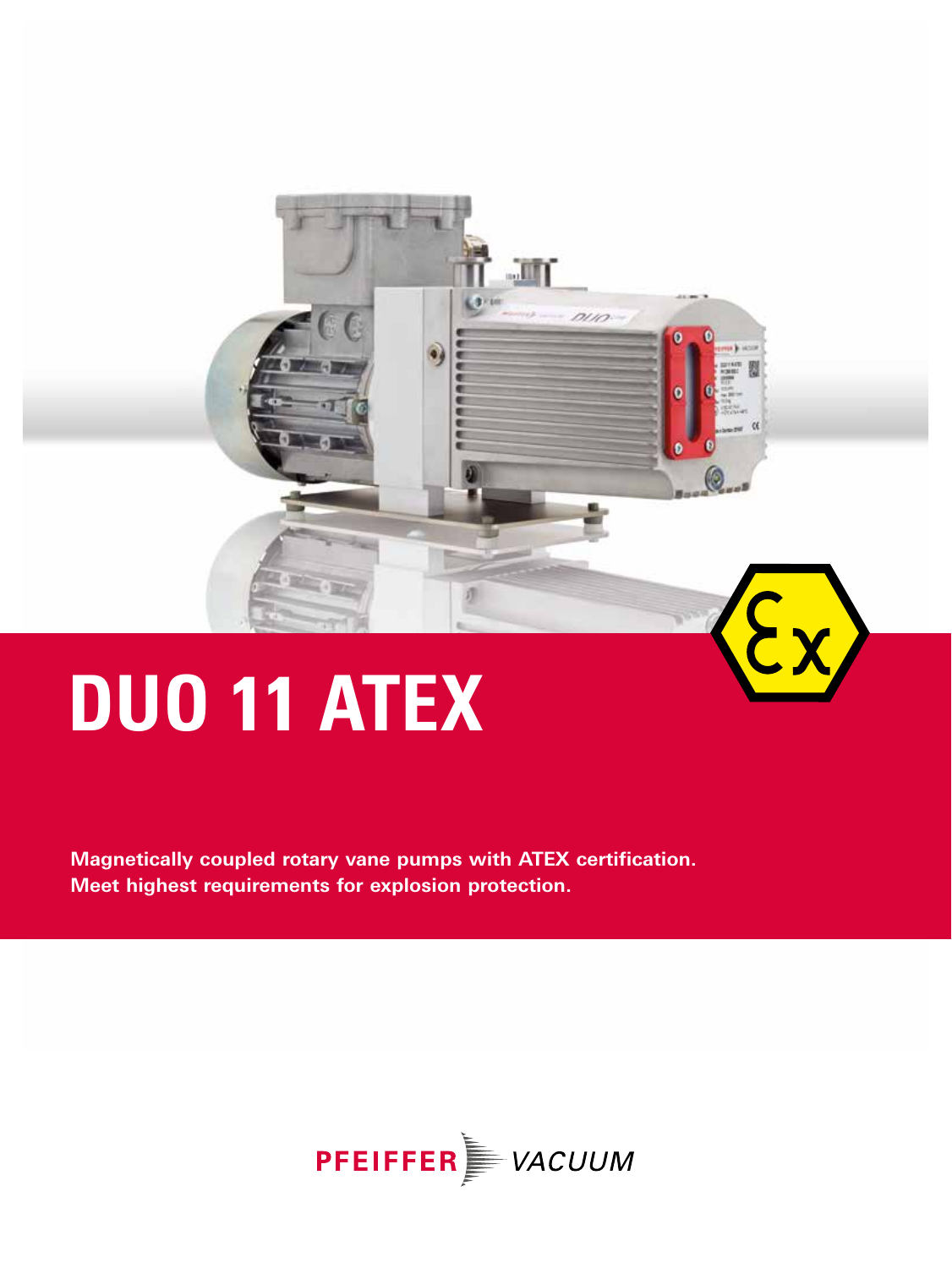# **DUO 11 ATEX**

**Magnetically coupled rotary vane pumps with ATEX certification. Meet highest requirements for explosion protection.** 

| <b>Explosion protected</b>  | Pfeiffer Vacuum has developed the Duo 11 ATEX rotary vane<br>pump especially for processes that take place in explosive<br>environments or for evacuating explosive gases and vapors.<br>It is certified in accordance with ATEX directive 2014/34/EU<br>and meets the high requirements for explosion protection.                                                                                                                                                                    |
|-----------------------------|---------------------------------------------------------------------------------------------------------------------------------------------------------------------------------------------------------------------------------------------------------------------------------------------------------------------------------------------------------------------------------------------------------------------------------------------------------------------------------------|
|                             | The ATEX certification is valid for the interior and exterior of<br>the pump. The pump corresponds to equipment category 3G<br>and temperature class T3. All gases up to explosive group IIC<br>can be pumped.                                                                                                                                                                                                                                                                        |
| <b>Magnetically coupled</b> | The pumping speed is 9 $m^3/h$ at 50 Hz and 10.5 $m^3/h$ at<br>60 Hz. The Duo 11 ATEX is equipped with a frictionless<br>magnetic coupling. Thus, the shaft seals that are usually<br>installed in rotary vane pumps can be omitted. The magnetic<br>coupling provides additional safety that is particularly<br>important when the pump is used in potentially explosive<br>atmospheres: No gases can leak through defective seals from<br>the interior of the pump to the exterior. |
| Safe                        | For the operation of the pump, the terms of the operating<br>instructions apply. We are pleased to provide you with the<br>right solution for your specific application!                                                                                                                                                                                                                                                                                                              |

| <b>Customer benefits</b> | ■ Installation without additional flame arresters possible<br>■ Pump is hermetically sealed – no zone entrainment of<br>explosive gases<br><b>Explosion proof internally and externally – flexible operation</b><br>■ Ex-proof three-phase motor with low noise and vibration<br>■ Most compact pump in class for easy integration |
|--------------------------|------------------------------------------------------------------------------------------------------------------------------------------------------------------------------------------------------------------------------------------------------------------------------------------------------------------------------------|
| <b>Applications</b>      | $\blacksquare$ Analytics<br>Chemical laboratories<br><b>Gas handling</b><br>$\blacksquare$ Biotechnology                                                                                                                                                                                                                           |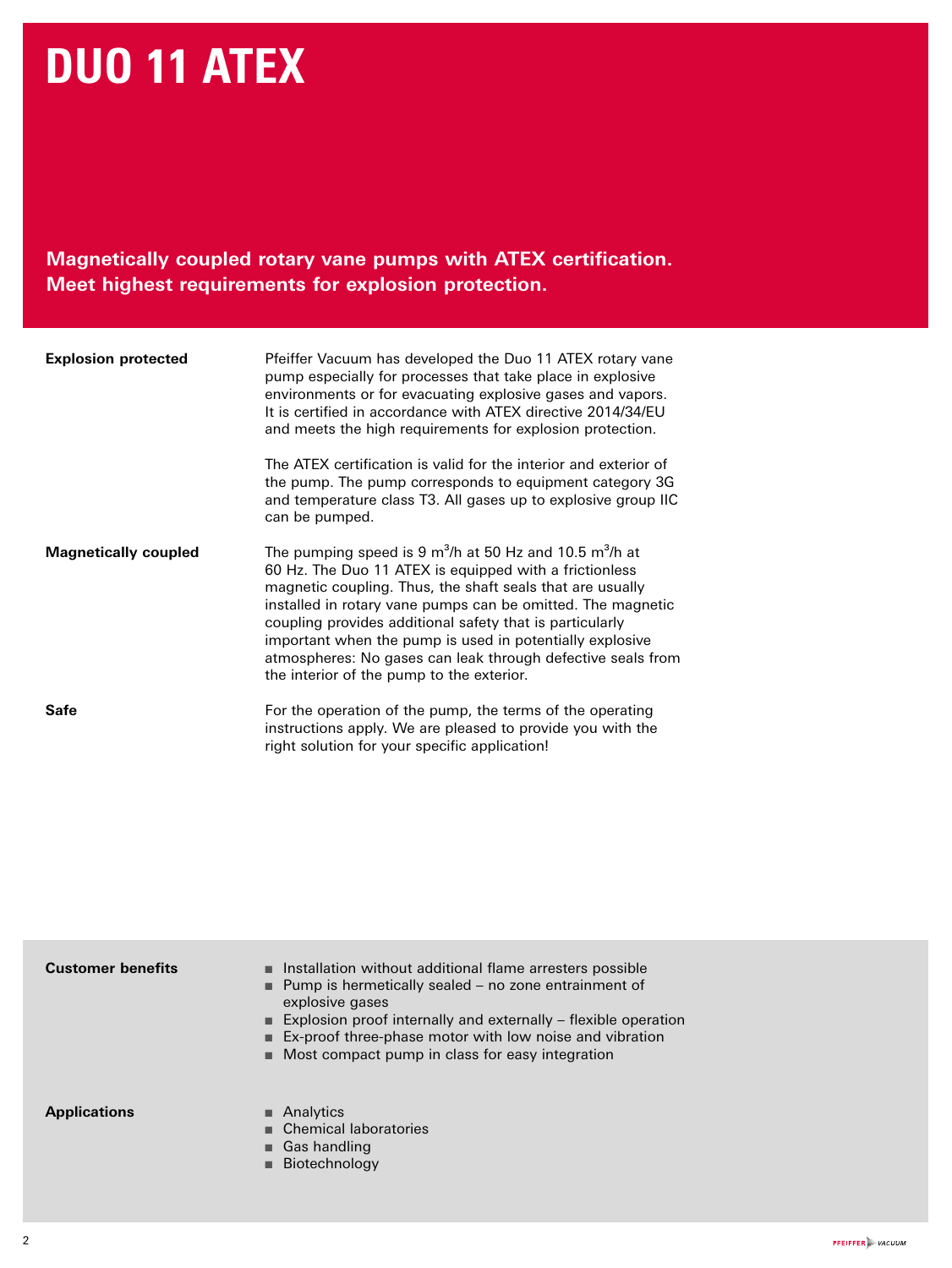#### **Dimensions**



#### **Pumping speed**





#### **Technical data**

|                                                            | Duo 11 ATEX                                 |
|------------------------------------------------------------|---------------------------------------------|
| Dimensions (L x W x H)                                     | 440 x 146 x 219 mm                          |
| Flange (in)                                                | <b>DN 16 ISO-KF</b>                         |
| Flange (out)                                               | <b>DN 16 ISO-KF</b>                         |
| Pumping speed at 50 Hz                                     | $9 \text{ m}^3/h$                           |
| Pumping speed at 60 Hz                                     | 10.5 $m^3/h$                                |
| Ultimate pressure with gas ballast                         | $3 \cdot 10^{-2}$ hPa                       |
| Ultimate pressure without gas ballast                      | $3 \cdot 10^{-3}$ hPa                       |
| Exhaust pressure, min                                      | 250 hPa                                     |
| Exhaust pressure, max                                      | 1,500 hPa                                   |
| Rotation speed at 50 Hz                                    | 3,000 min <sup>-1</sup>                     |
| Rotation speed at 60 Hz                                    | 3,600 min <sup>-1</sup>                     |
| Leak rate safety valve                                     | $\leq 1 \cdot 10^{-5}$ Pa m <sup>3</sup> /s |
| Emission sound pressure level without gas ballast at 50 Hz | 54 dB (A)                                   |
| Ambient temperature                                        | $12 - 40$ °C                                |
| Protection category                                        | <b>IP66</b>                                 |
| Rated power 50 Hz                                          | 0.25 kW                                     |
| Rated power 60 Hz                                          | $0.3$ kW                                    |
| Transport-und Lagertemperatur                              | $-10 - +40$ °C                              |
| Operating fluid                                            | P <sub>3</sub>                              |
| Operating fluid filling                                    | 0.51                                        |
| Weight                                                     | $15.3$ kg                                   |
| Cooling method, standard                                   | Air                                         |
| Typical ultimate pressure according to PNEUROP             |                                             |

#### **Order number**

|             | Order number      |
|-------------|-------------------|
| Duo 11 ATEX | <b>PK D59 905</b> |
|             |                   |